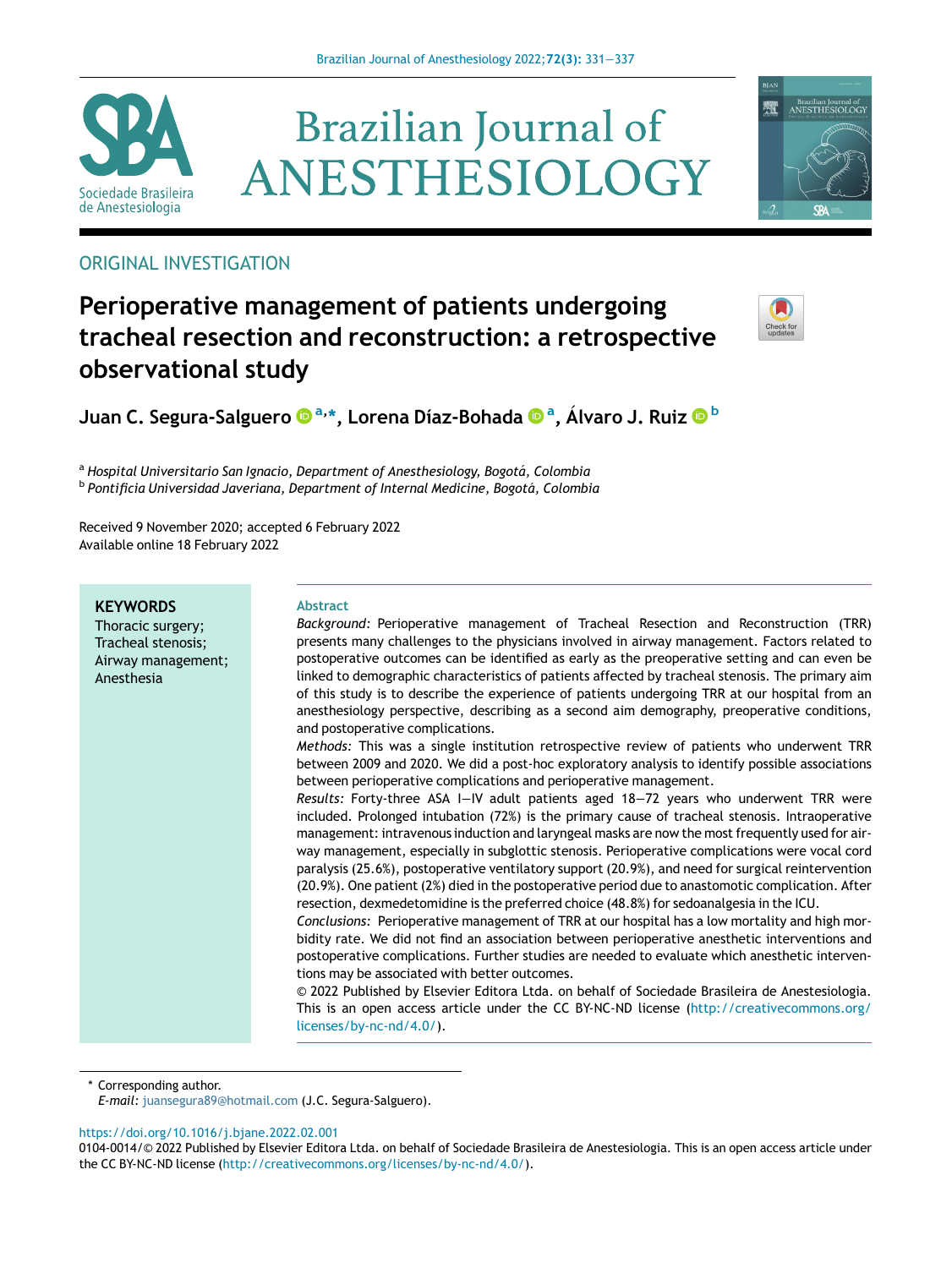# **Introduction**

Tracheal Resection and Reconstruction (TRR) is the treatment of choice for many patients diagnosed with primary tracheal tumors and for those presenting with tracheal ste-nosis.<sup>[1](#page-5-0)</sup> Sixty-five percent of tracheal stenosis cases around the world correspond to postintubation injuries, affecting women and men equally, with relevant predictors associated with complications of the tracheal anastomosis. These complications derive either from prior medical conditions (diabetes mellitus, tracheostomy before surgery), from intraoperative factors such as extended resections ( $\geq 4$  cm), or those requiring additional laryngeal resection.<sup>[2](#page-5-1)</sup>

Current recommendations for perioperative management of TRR are mostly grounded on clinical experience and observational studies from a surgical standpoint with little attention to perioperative anesthetic interven-tions.<sup>[2-7](#page-5-1)</sup> This surgical procedure presents many challenges to the anesthesiologist managing the patient because the risk of losing the airway is lingering throughout the perioperative period. During surgical resection, the airway is shared and manipulated by the surgeon, and at the end of the intervention, extubation, and postoperative management add further challenges because some patients must remain with prolonged cervical flexion, and Valsalva maneuvers, such as coughing or nausea, must be avoided given the risk of tracheal anastomosis rupture.  $1,8-10$  $1,8-10$  $1,8-10$ 

There are numerous descriptions about the preferred airway approach for patients scheduled for TRR. Most commonly, a small-size endotracheal tube is positioned proximal to the stenosis; however, other alternatives such as the use of Laryngeal Mask Airways (LMA) for cervical tracheal resection and reconstruction, and catheter-based high-frequency jet ventilation have also been successfully used.<sup>[11](#page-5-3)</sup> The anesthetic technique also varies, but it is usually performed under general anesthesia with total intravenous or balanced techniques.<sup>[12](#page-5-4)</sup> Therefore, anesthetic management can be a concealed factor concerning postoperative outcomes of patients undergoing TRR. The main objective of this study is to describe our experience in the perioperative anesthetic management of patients with tracheal stenosis undergoing TRR.

## **Methods**

After obtaining the approval of the Ethics and Research Committee and the Department of Anesthesiology of the Hospital Universitario San Ignacio, a retrospective analysis of the medical records was performed to identify patients over 18 years of age with tracheal stenosis undergoing TRR in the past ten years (June 1, 2009, to May 31, 2020).

Our primary objective is to describe the perioperative anesthetic management of patients with tracheal stenosis undergoing TRR. Secondary objectives are to describe the demography, preoperative condition, and postoperative complications after TRR. Finally, we did an exploratory analysis to identify possible risks factors for postoperative complications after TRR procedures; the analysis was performed between postoperative complications and the following variables: previous balloon dilation, laser resection, the severity of the stenosis, preoperative tracheostomy, duration of surgery, number of rings resected, cervical flexion, airway approach, and anesthetic induction.

For the statistical analysis, categorical variables were presented as percentages and continuous variables as mean and standard deviation. For the post-hoc exploratory analysis described above, we did a bivariate analysis with Student's t-test, Chi-Square test, and Fisher's exact test. Statistical significance was set for a p-value less than 0.05.

Two researchers reviewed the preanesthetic assessments records, anesthesia records, and surgical descriptions. Medical, nursing, and respiratory therapy records were also reviewed until hospital discharge and up to one year after surgery.

Exclusion criteria were patients on mechanical ventilation, surgical reintervention, carinal resection, and cases where the anesthesia record in the electronic or physical medical records was not available. This article adheres to the applicable STrengthening the Reporting of OBservational studies in Epidemiology (STROBE) guidelines.

#### Results

Forty-three patients undergoing TRR were analyzed, evidencing prolonged intubation as the primary cause (72%) for tracheal stenosis, which was found to be of variable degrees of severity. Distribution by sex and age was homogeneous with an average age of 41 years for both genders; their preoperative demographic variables are summarized in [Tables 1](#page-2-0) and [2.](#page-2-1) Due to the low number of observations, the statistical tests can be negative secondary to a low power of the study to find difference with a statistical and clinical significance. In every case, the power was below 50%.

#### Preoperative period

Most frequent symptoms referred before surgery were dyspnea/shortness of breath with exertion (76%), stridor (39%), and dysphonia (13%). Fourteen percent of patients presented with vocal cord paralysis and another 30% had been tracheostomized approximately 36 months (SD  $\pm$ 34) before TRR. Post-hoc analysis did not find an association of postoperative surgical reintervention for patients who had undergone preoperative tracheostomy ( $p = 1.000$ ).

For preoperative pulmonary function testing, 11% of patients had a normal forced expiratory volume in the first second, with 72% of patients presenting an obstructive ventilatory pattern. Pneumatic balloon dilation (51%) and laser resection (31%) were performed before TRR; 13% and 18% required surgical reintervention, respectively, after TRR. However, in the post-hoc analysis, we did not find an association between previous dilation or laser resection and surgical reintervention ( $p = 0.229$  and  $p = 0.787$ ).

#### Intraoperative period

All patients were monitored in accordance with the American Society of Anesthesiologists (ASA) standards, with 37% requiring additional intra-arterial blood pressure measurement. The induction technique was either intravenous (70%) or inhalational (18%), and 2% of patients required awake intubation; dexamethasone and lidocaine were also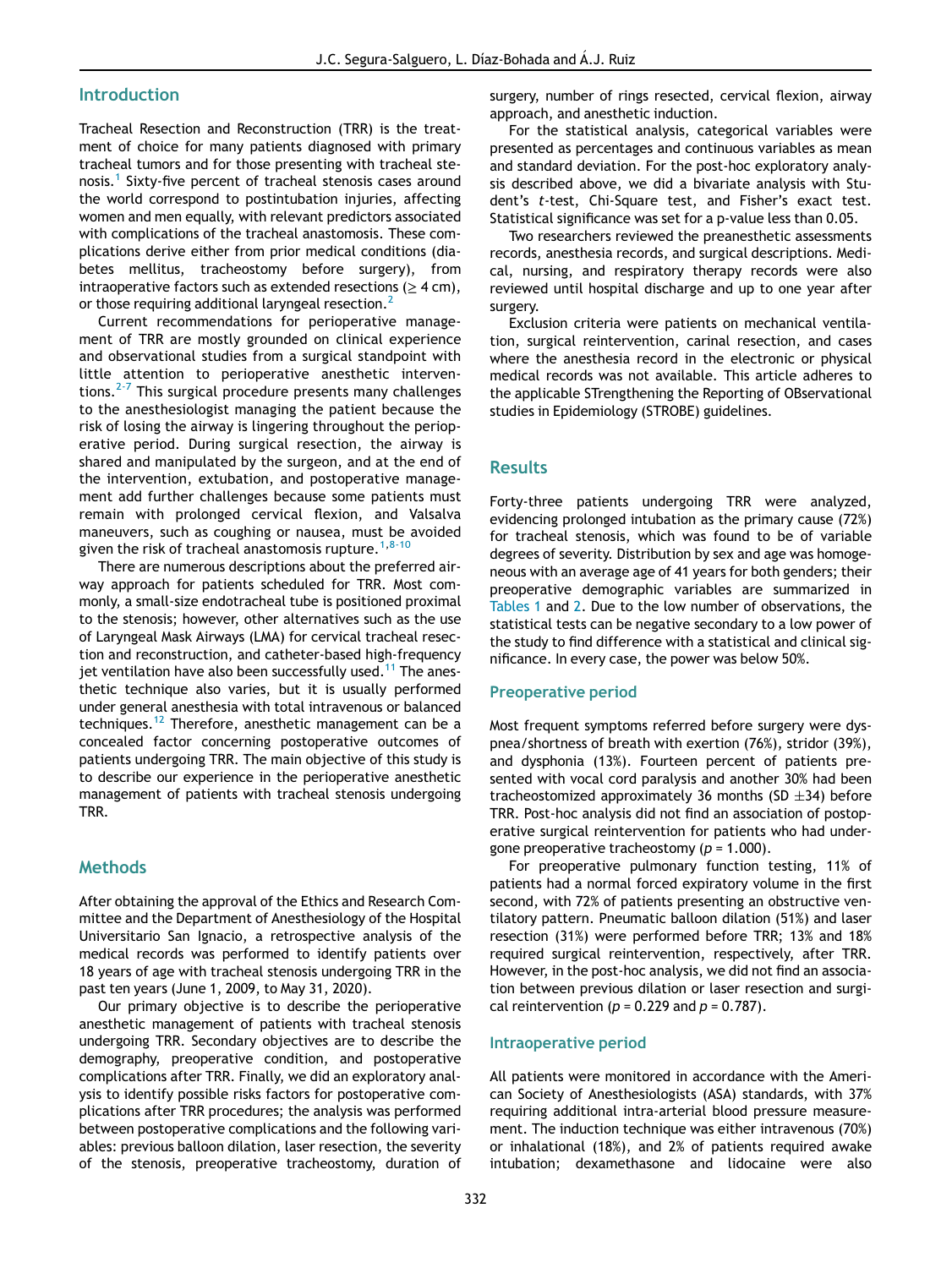#### <span id="page-2-2"></span>Table 1 Patient characteristics.

<span id="page-2-0"></span>

| Characteristics                             | Number of<br>patients<br>$(n = 43)$ |
|---------------------------------------------|-------------------------------------|
| Sex                                         |                                     |
| M(%)                                        | 21 (48.8)                           |
| F(%)                                        | 22(51.1)                            |
| Age (mean in yr, $\pm$ SD)                  | 41 (17.4)                           |
| BMI (mean in Kg.m <sup>-2</sup> , $\pm$ SD) | 26.3(6.7)                           |
| ASA                                         |                                     |
| 1(%)                                        | 5(11.6)                             |
| II(%)                                       | 22(51.2)                            |
| III(%)                                      | 14 (32.6)                           |
| IV $(%)$                                    | 2(4.6)                              |
| Stridor (%)                                 | 17(39.5)                            |
| Dyspnoea on exertion (%)                    | 33 (76.7)                           |
| Time of tracheostomy before TRR             | 36 (34)                             |
| (mean in months, $\pm$ SD)                  |                                     |
| Comorbidities                               |                                     |
| Preoperative tracheostomy (%)               | 13 (30.2)                           |
| Arterial hypertension (%)                   | 14(32.6)                            |
| Coronary heart disease (%)                  | 5(11.6)                             |
| Asthma/COPD (%)                             | 8 (19)                              |
| Congestive heart failure (%)                | 3(7)                                |
| Active smoking (%)                          | 8(18.6)                             |

BMI, Body Mass Index; ASA, American Society of Anaesthesiologists physical status; TRR, Tracheal Resection and Reconstruction; COPD, Chronic Pulmonary Disease; SD, Standard Deviation.

administered in 88% and 49% of patients, respectively. Endotracheal intubation (either pre-stenosis or trans-stenosis) was performed in 39% of cases, an LMA approach was used in 37% of patients, and stoma site intubation was done in 23% of patients undergoing TRR. In a post-hoc analysis, we did not find an association between airway management and reoperation ( $p = 0.556$ ). Seventy-six percent of patients

#### <span id="page-2-1"></span>Table 2 Pre-operative characteristics.

| <b>Characteristics</b>                                                                   | Number of<br>patients<br>$(n = 43)$ |
|------------------------------------------------------------------------------------------|-------------------------------------|
| Distance from stenosis to vocal<br>cords (mean in cm, $\pm$ SD)<br>Stenosis diameter (%) | 2.99(1.57)                          |
| ŋ                                                                                        | 8(18.6%)                            |
| $1 - 50$                                                                                 | 5(11.6%)                            |
| $51 - 70$                                                                                | 7(16.3%)                            |
| $71 - 99$                                                                                | 8(18.6%)                            |
| 100                                                                                      | 15 (34.9%)                          |
| Basal obstructive FEV1 (%)                                                               | 13 (72.2)                           |
| Preoperative pneumatic dilation (%)                                                      | 22 (51.2)                           |
| Preoperative laser resection (%)                                                         | 17 (39.5)                           |
| Etiology of stenosis                                                                     |                                     |
| Idiopathic (%)                                                                           | 1(2.33)                             |
| Oncological (%)                                                                          | 11 (25.6)                           |
| Previous intubation (%)                                                                  | 31(72.1)                            |

FEV1, Forced Expiratory Volume in 1 second.

#### Table 3 Intraoperative characteristics.

| <b>Characteristics</b>                       |     | Number of<br>patients<br>$(n = 43)$ |
|----------------------------------------------|-----|-------------------------------------|
| Surgical time (mean in minutes, $\pm$ SD)    |     | 186.5(63)                           |
| Airway                                       |     |                                     |
| Laryngeal mask (%)                           |     | 16 (37.2)                           |
| OTI (%)                                      |     | 17 (39.5)                           |
| Intubation through tracheostomy (%)          |     | 10(23.3)                            |
| Arterial line (%)                            |     | 16 (37.2)                           |
| Rings resected                               |     |                                     |
| 2                                            |     | 8 (18.6%)                           |
| 3                                            |     | 16 (37.2%)                          |
| 4                                            |     | 12 (27.9%)                          |
| 5                                            |     | 3(7%)                               |
| 6                                            |     | 3(7%)                               |
| 10                                           |     | 1(2.3%)                             |
| Maintenance of anaesthesia                   |     |                                     |
| TIVA(%)                                      |     | 11 (26.2)                           |
| Balanced (%)                                 |     | 32 (74.4)                           |
| Operating room extubation (%)                |     | 35 (81.4)                           |
| Intraoperative complications                 |     |                                     |
| None (%)                                     |     | 39 (90.7)                           |
| Intraoperative cardiac arrest (%)            |     | 1(2.3)                              |
| Tracheostomy (%)                             |     | 2(4.7)                              |
| Intravenous<br>Anaesthesia:<br>TIVA<br>Total | ΩTΙ | Orotracheal                         |

TIVA, Total Intravenous Anaesthesia; OTI, Orotracheal Intubation.

received remifentanil and 77% dexmedetomidine during surgery. The intraoperative characteristics are summarized in [Table 3.](#page-2-2)

The surgical technique consisted of resection of the tracheal segments involved with termino-terminal anastomosis, performed in an average of 186 minutes (SD  $\pm$ 63). In all the cases, the distal airway was also intubated on the field to achieve cross-field ventilation and allow tracheal dissection and suturing in a clear field. This was discontinued right after the suture of the posterior wall, and a small size orotracheal tube was advanced into the distal airway to complete the anterior anastomosis.

In 71% of cases, sevoflurane and intravenous infusion of remifentanil were used for maintenance of general anesthesia, titrating  $FiO<sub>2</sub>$  to achieve oxygen saturations of about 90% and decrease fire-risk related to oxygen. In this cohort, two patients required preventive tracheostomy at the end of the surgery, one because of previous vocal cord paralysis due to thyroid tumoral infiltration, and the other as a result of an extensive resection (10 rings). One patient had an intraoperative spontaneous tension pneumothorax, requiring cardiopulmonary resuscitation and tracheostomy at the end of the surgery.

#### Postoperative period

In the Intensive Care Unit (ICU), 49% of patients received an infusion of dexmedetomidine for sedation and analgesia, without reports of respiratory depression. Food and fluids were withheld for an average of 2.5 days. Average length of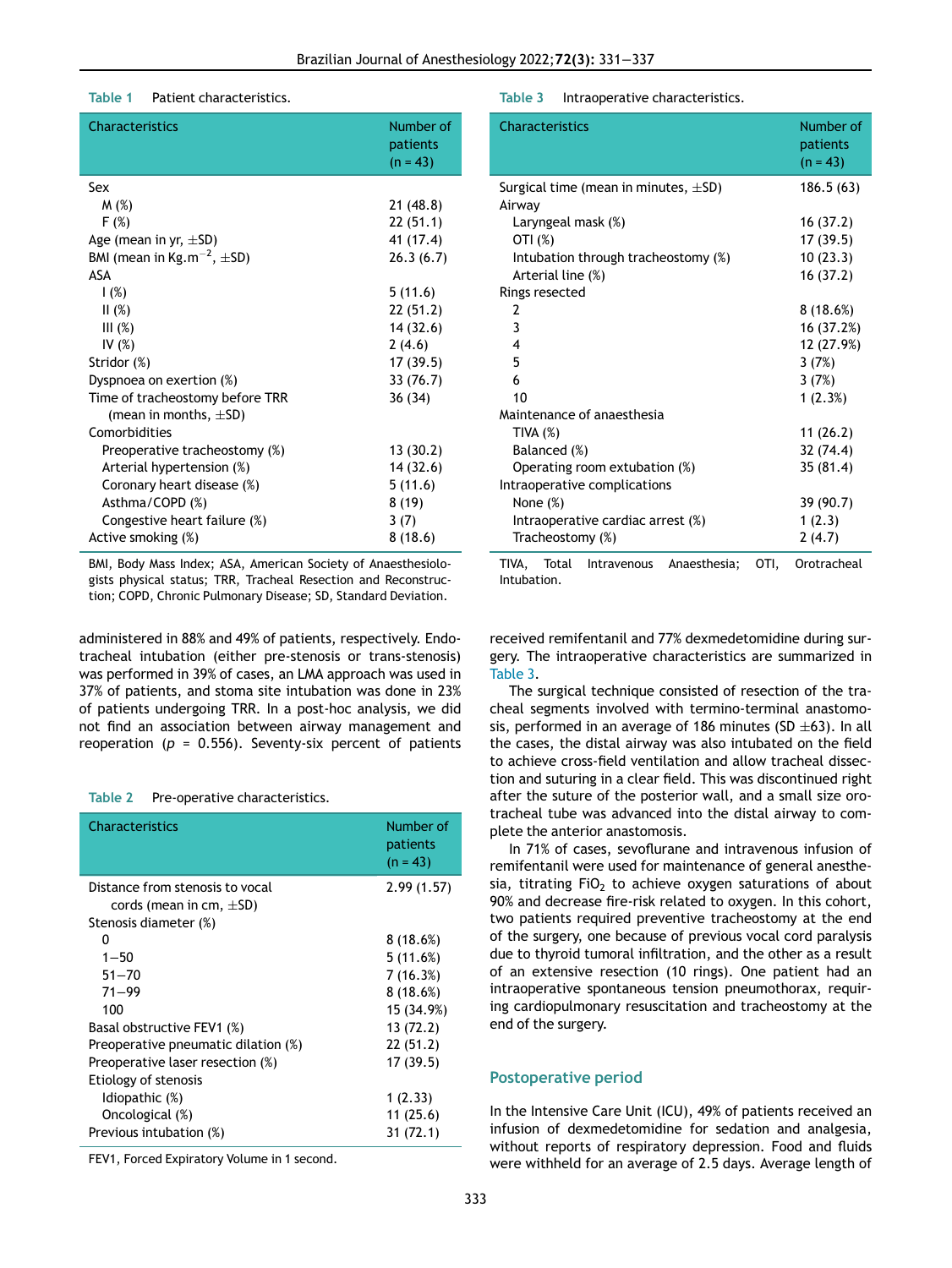#### <span id="page-3-1"></span>Table 4 Postoperative characteristics.

<span id="page-3-0"></span>

| Characteristics                       | Number of<br>patients<br>$(n = 43)$ |
|---------------------------------------|-------------------------------------|
| Dexmedetomidine (%)                   | 21 (48.8)                           |
| Head flexion (%)                      | 30(69.8)                            |
| Head flexion (mean in days, $\pm$ SD) | 5(2)                                |
| Fasting (mean in days, $\pm$ SD)      | 2.5(2)                              |
| ICU (mean in days, $\pm$ SD)          | 6.9(12.52)                          |
| Length of hospital stay               | 12.1(15.2)                          |
| (mean in days, $\pm$ SD)              |                                     |
| Postoperative complications           |                                     |
| Ventilatory support (%)               | 9(20.9)                             |
| Vocal cord paralysis (%)              | 11(25.6)                            |
| Suture dehiscence (%)                 | 3(7)                                |
| Surgical site infection (%)           | 5(11.6)                             |
| Postoperative tracheostomy (%)        | 6 (14)                              |
| Mortality in 30 days (%)              | 1(2.3)                              |
|                                       |                                     |

ICU, Intensive Care Unit.

ICU stay and following inpatient care were 6.9 and 12.1 days, respectively.

Major postoperative complications were vocal cord paralysis (25.6%), postoperative ventilatory support (20.9%), and need for surgical reintervention (20.9%). One patient died in the postoperative period due to massive hemoptysis and neck hematoma [Table 4.](#page-3-0) depicts the postoperative characteristics of patients undergoing TRR.

Among those patients, 53.48% had Myer-Cotton grade III and IV tracheal stenosis,  $13$  17.39% of them required reoperation; however, we did not find a statistical association between severity of the stenosis and reintervention  $(p = 0.478)$ . Reoperation occurred among 8.3% of patients with resection of fewer than four rings and 36.8% of patients with more than four rings resected. However, no association was found between the number of rings resected and reintervention ( $p = 0.163$ ). In 69.77% of cases, cervical flexion with the head in a neutral position was required ( $Fig. 1$ ), but no association was found between flexion and surgical reintervention ( $p = 0.820$ ). Finally, patients who did not require surgical reintervention had shorter surgical time than the patients who required surgical reintervention (95% CI -108,  $-18.9; p = 0.006$ ).

#### **Discussion**

#### Preoperative assessment

Our principal cause of TRR was previous intubation, which is consistent with what has been described in previous literature. $^{2,3}$  $^{2,3}$  $^{2,3}$  $^{2,3}$  Demographic findings (age, sex, and BMI) support the observations of the previous cohort reported by Wright et al., where men are equally affected compared to women and age distribution is mainly in middle-aged adults.<sup>[2](#page-5-1)</sup>

Interestingly, a significant majority of our patients had none or optimally controlled comorbidities (ASA I and II),



Figure 1 Cervical flexion with chin-sternum suture and cervical stability, HUSI technique. Soucer: Authors.

while other authors report the presence of chronic diseases but fail to specify their ASA physical status.<sup>[2-4](#page-5-1)[,9](#page-5-7)[,14](#page-5-8)</sup> Diabetes mellitus is a well-documented risk factor for postoperative complications (OR =  $3.32$  $3.32$ )<sup>2</sup> due to the microvascular injuries and decreases in perfusion to the tracheal anastomoses; however, we could not report associations because none of our patients had this diagnosis.

In this cohort, patients with a history of prolonged ICU length of stay had a previous tracheostomy to secure the airway and then were referred to our institution for TRR. Nonetheless, previous tracheostomy was not associated with postoperative reintervention in contrast to Wright's larger cohort in which preoperative tracheostomy was indeed linked to anastomotic complications (OR =  $1.79$ ).<sup>[2](#page-5-1)</sup>

It is unclear if TRR was an urgent procedure in previous cohorts reported.<sup>[2-4](#page-5-1)[,9](#page-5-7)[,14](#page-5-8)</sup> All our TRR were elective surgeries, whereas urgent preoperative interventions were tracheostomy, balloon dilation, or laser resection. These interventions permit maintaining a patent airway and may allow a period for medical optimization before TRR.<sup>[12](#page-5-4)</sup>

Surgical planning in our hospital includes preoperative flexible bronchoscopy to evaluate vocal cord dysfunction, establish the distance from the vocal cords to the stenosis, and its severity. Interestingly, our patients' stenosis diameters were not associated with the need for reintervention, but more extensive studies are needed to evaluate this association and if it has a clinical significance.

Even though we performed preoperative balloon dilation and laser resection with a flexible bronchoscope through a LMA, other authors report these procedures with the use of a rigid bronchoscope.<sup>[15](#page-5-9)</sup> This analysis did not find an association between previous dilation or laser resection with surgical reintervention; those results are following Hentze et al., who found that preoperative intervention is not a risk factor for postoperative complications.<sup>[14](#page-5-8)</sup>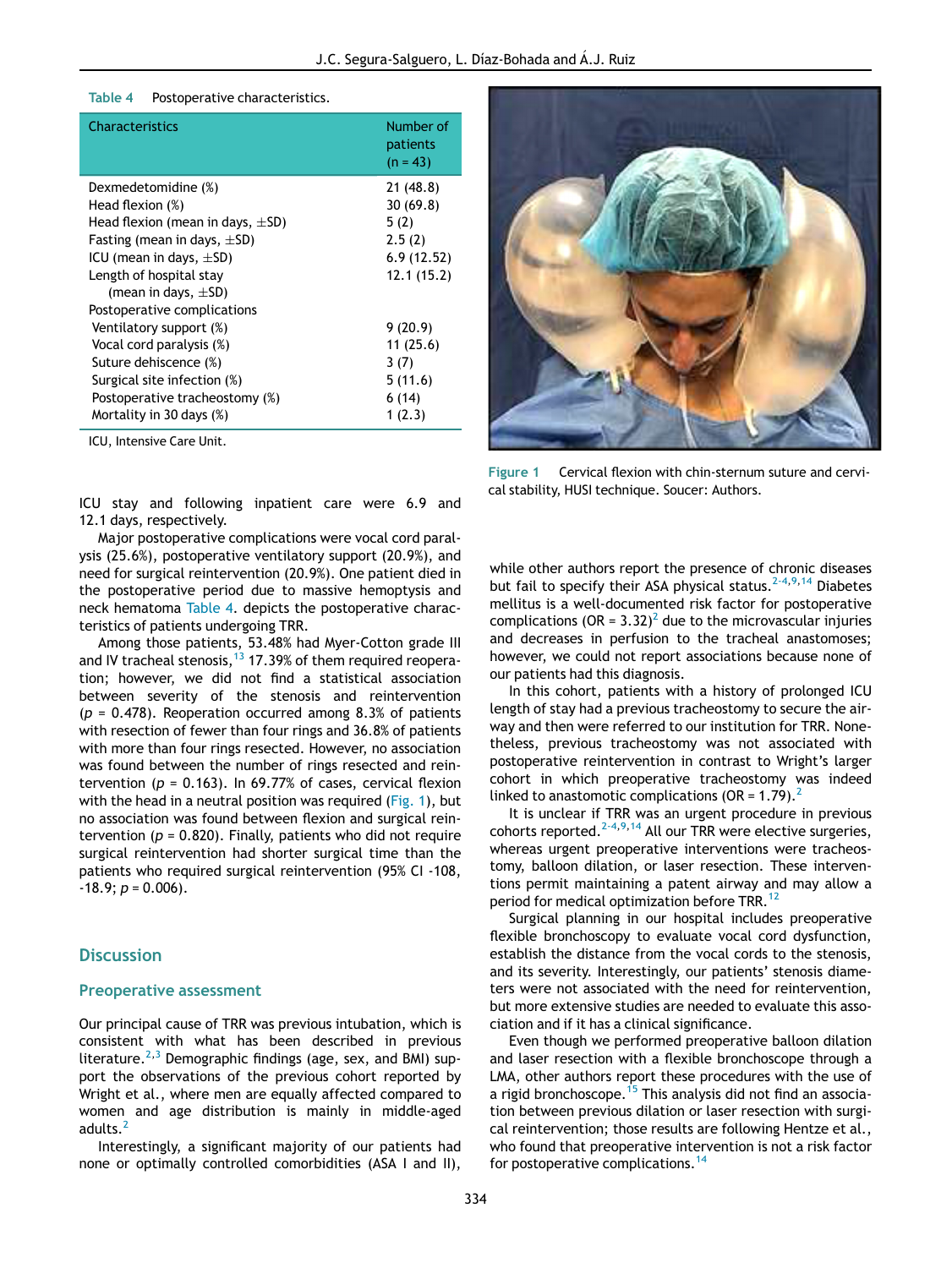#### Intraoperative management

There are different anesthesia induction techniques described in the literature for severe stenosis.<sup>[12,](#page-5-4)[16](#page-5-10)</sup> Our intraoperative complications were not linked to anesthetic induction, which supports the observation of the previous cohort reported by Krecmerova et al.<sup>[9](#page-5-7)</sup> Although our principal anesthetic induction was intravenous (79.07%) with no adverse events reported, it is unclear which technique is best suited for severe stenosis. Another study performed spirometry before and after anesthetic induction in patients undergoing TRR for laryngotracheal stenosis and found that intravenous induction with neuromuscular relaxation, LMA, and positive pressure volume ventilation have better air flows through severe extra thoracic stenosis compared to the spontaneous breathing efforts of the awake patient.<sup>[17](#page-5-11)</sup> Therefore, we consider that further studies are necessary to evaluate if anesthetic induction has a clinical significance or if it is associated with intra- or postoperative complications.

In our study, different types of airway approaches were performed, and no relationship was found with postoperative reintervention. However, in recent years we have favored the use of LMAs, especially for subglottic stenosis where intubation may be difficult, without adverse events, which is consistent with Krecmerova's cohort. The authors suggest that LMA can be an option for airway management because it allows a patent airway and a fiberoptic view through the device, without an increased risk of serious complications (i.e., pulmonary aspiration, early postopera-tive bleeding, or suture dehiscence).<sup>[9](#page-5-7)</sup> The potential advantages of using LMAs are that tracheal intubation is not required, $18$  there may be better exposure and visualization of the surgical field, decrease in the operating time, <sup>[19](#page-5-13)</sup> and LMA can be used with high-frequency jet ventilation.<sup>[6](#page-5-14)</sup> Besides, possible risks associated with tracheal intubation in tracheal stenosis are avoided: hypoperfusion of the mucosa at the site of the cuff, and injury by ischemia and reperfusion.<sup>[20](#page-5-15)</sup>

We do not have experience with other anesthetic approaches previously reported such as: regional anesthesia (cervical epidural, nerve blocks like bilateral superficial cervical plexus, thoracic paravertebral, vagal nerve, or phrenic nerve block), sedation with spontaneous ventilation, or extracorporeal support, that have an overall failure rate of 1.8% as reported in the literature.<sup>[7](#page-5-16),[11](#page-5-3)</sup> There might be some advantages like feasible and faster anastomosis and high level of patient satisfaction with no difference in postoperative complications; however, the benefits of non-intubated airway surgery over intubated surgery remain unclear.  $19,21,22$  $19,21,22$  $19,21,22$  $19,21,22$ 

All our patients had cross-field ventilation, which is consistent with what has been previously described in 93.2% of cases.[11](#page-5-3) Cuff rupture is a possible complication of this ventilation that can be present in up to 20% of cases; $^{11}$  $^{11}$  $^{11}$  however, we did not find any complications related to it.

Despite the existing controversy about the use of steroids and the potential risk of suture dehiscence,  $2388$  $2388$  of our patients received dexamethasone intraoperatively (4−8 mg) for prevention of postoperative nausea and vomiting and post-extubation laryngeal edema. $23,24$  $23,24$  Among the three cases who had suture dehiscence, only one patient received steroids. This supports the observations of the previous cohort reported by Wright et al where the use of steroids was not a risk factor for anastomotic complications.<sup>[2](#page-5-1)</sup>

The average time of surgery was 186 minutes; we found no difference in duration over the years. There was a statically significant difference in the time of surgery among those patients who required reintervention and those who did not; moreover, in thoracic surgery, prolonged operative time ( $\geq$  240 min) is associated with an increased risk of com-plications (OR = 2.51).<sup>[25](#page-6-0)</sup> In our cohort, the patients who required prolonged surgeries had an average of more than four tracheal rings resected. However, although we did not find an association between the number of rings resected and postoperative surgical reintervention, resections  $\geq 4$  cm have been described as a risk factor of postoperative complications (OR =  $2.01$  $2.01$ ).<sup>2</sup>

#### Postoperative outcomes

In this cohort, dexmedetomidine was our first line of treatment in the ICU for analgesia and conscious sedation without having any respiratory depression events. These findings follow the observation described by Fiorelli et al., where dexmedetomidine provided safe and effective sedation after TRR. It is paramount to bear in mind that dexmedetomidine significantly decreases mean arterial pressure and heart rate.<sup>[26](#page-6-1)</sup> However, further studies are needed to compare the best treatment strategy for analgesia and sedation in the postoperative care of these patients.

Most patients had cervical flexion with chin to chest sutures to decrease mobility (neck extension) and secondary tension in the tracheal anastomosis.<sup>[27](#page-6-2)</sup> A posterior splint for maintaining the neutral position was described by Mueller DK et al. as an alternative method to decrease movement of the cervicothoracic area while reducing lateral movement. They use the splint for an average of one week, similar to the flexion times used in our patients. $^{28}$  $^{28}$  $^{28}$  In our case, in addition to fixation sutures, pneumatic bags are used to prevent lateral movement ([Fig. 1](#page-3-1)).

Interestingly, many of our patients were extubated in the operating room as other authors reported without presenting immediate adverse events. $9,14$  $9,14$  $9,14$  These findings contrast with other authors' cohorts, where an uncuffed nasal endotracheal tube is left in place during the first postoperative day and then removed after bronchoscopic review of the anastomosis.[26](#page-6-1) Early extubation avoids positive pressure or endotracheal tube cuff trauma to the new anastomosis, factors that may contribute to anastomotic complications. If extubation cannot be performed, keeping spontaneous ventilation with a small-caliber tube without insufflating the cuff is recommended, with another extubation attempt 24 hours later, under direct supervision. If this attempt fails, it is suggested to perform a tracheostomy 2-cm distal from the anastomosis.<sup>[12](#page-5-4)</sup> However, it remains unclear whether early extubation has, in fact, any benefits over late extubation.

TRR has a success rate greater than 95% and a mortality of 1−2%, similar to what was found in our study.<sup>[2-4](#page-5-1),[9](#page-5-7),[29](#page-6-4)</sup> The patient who died in our institution had an anastomotic complication. Despite a low mortality rate, this surgery has a high frequency of complications (15−39%), which could pos-sibly be related to anastomotic-related issues.<sup>[2](#page-5-1)[,29](#page-6-4),[30](#page-6-5)</sup> Nonanastomotic complications are infection, bleeding, vocal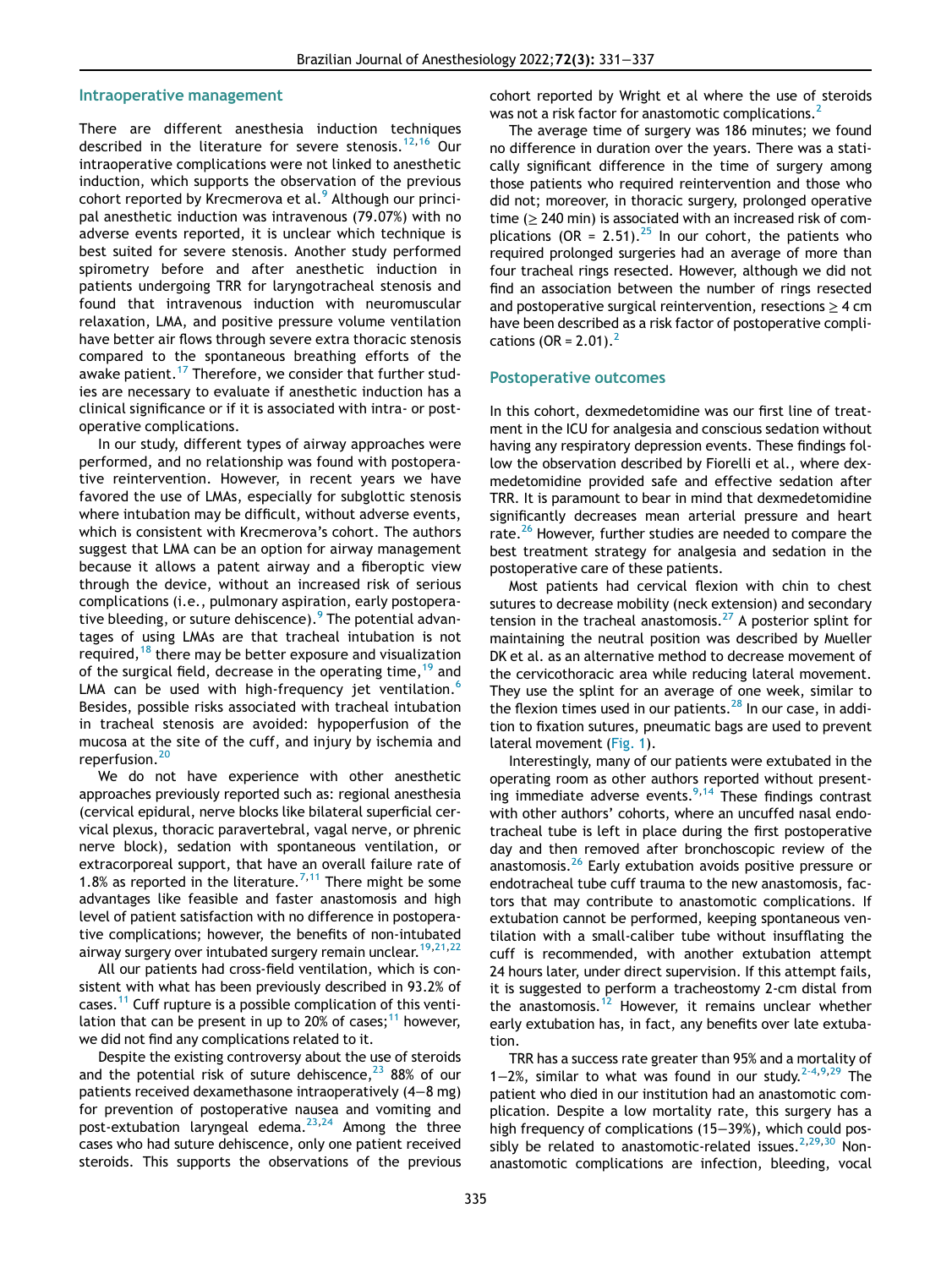cord dysfunction, edema, pneumonia, arrhythmias, myocardial infarction, and pulmonary embolism. Anastomotic complications are dehiscence, granulomas, and restenosis, with an incidence of 9% and a mortality of  $7.4\%$ . However, we did not find an association between our anesthetic management and postoperative complications. Therefore, there is uncertainty about the impact of anesthetic interventions on anastomotic or non-anastomotic complications.

<span id="page-5-16"></span><span id="page-5-14"></span>Our study has several limitations. First, although we describe our ten years of experience, a small sample size could reflect a lower experience of our service in this type of surgery than a more specialized center. Second, it is a retrospective analysis and might have an underlying reporting bias. Finally, perioperative anesthetic management has changed over the years, reflecting heterogeneity in patient management; thus, it may explain why we did not find the associations in the analysis described above.

<span id="page-5-7"></span><span id="page-5-3"></span><span id="page-5-2"></span>In conclusion, perioperative management of TRR at our hospital has a low mortality and high morbidity rate. We did not find an association between perioperative anesthetic interventions and postoperative complications. Moreover, to reflect possible evidence gaps, this article highlights several differences in contemporary practice. Therefore, we acknowledge that additional studies are needed to evaluate if anesthetic interventions (airway management, anesthetic induction, early extubation, or postoperative sedoanalgesia) may be associated with better outcomes.

# <span id="page-5-5"></span><span id="page-5-4"></span>Funding

<span id="page-5-8"></span>This research did not receive any specific grant from funding agencies in the public, commercial, or not-for-profit sectors.

# <span id="page-5-10"></span><span id="page-5-9"></span>Conflicts of interest

<span id="page-5-11"></span>The authors declare no conflicts of interest.

# <span id="page-5-12"></span>Acknowledgments

<span id="page-5-15"></span><span id="page-5-13"></span>We want to thank Dr Peter Slinger for his help and recommendations, Dr Andrés Dario Saba-Santiago for his help in data collection, Dr Jennifer Cárdenas-Mancera for edition and Dr Veronica Echeverri-Mallarino for statistical analysis.

# <span id="page-5-18"></span><span id="page-5-17"></span>References

- <span id="page-5-0"></span>1. Hobai IA, Chhangani SV, Alfi[lle PH. Anesthesia for tracheal](http://refhub.elsevier.com/S0104-0014(22)00025-2/sbref0001) [resection and reconstruction. Anesthesiol Clin. 2012;30:709](http://refhub.elsevier.com/S0104-0014(22)00025-2/sbref0001) −[30.](http://refhub.elsevier.com/S0104-0014(22)00025-2/sbref0001)
- <span id="page-5-19"></span><span id="page-5-1"></span>2. [Wright CD, Grillo HC, Wain JC, et al. Anastomotic complications](http://refhub.elsevier.com/S0104-0014(22)00025-2/sbref0002) [after tracheal resection: Prognostic factors and management. J](http://refhub.elsevier.com/S0104-0014(22)00025-2/sbref0002) [Thorac Cardiovasc Surg. 2004;128:731](http://refhub.elsevier.com/S0104-0014(22)00025-2/sbref0002)−9.
- <span id="page-5-20"></span><span id="page-5-6"></span>3. [Mutrie CJ, Eldaif SM, Rutledge CW, et al. Cervical tracheal](http://refhub.elsevier.com/S0104-0014(22)00025-2/sbref0003) [resection: New lessons learned. Ann Thorac Surg. 2011;91:](http://refhub.elsevier.com/S0104-0014(22)00025-2/sbref0003) [1101](http://refhub.elsevier.com/S0104-0014(22)00025-2/sbref0003)−6.
- 4. [Bibas BJ, Terra RM, Oliveira Junior AL, et al. Predictors for post](http://refhub.elsevier.com/S0104-0014(22)00025-2/sbref0004)[operative complications after tracheal resection. Ann Thorac](http://refhub.elsevier.com/S0104-0014(22)00025-2/sbref0004) [Surg. 2014;98:277](http://refhub.elsevier.com/S0104-0014(22)00025-2/sbref0004)−82.
- 5. [Piazza C, Del Bon F, Paderno A, et al. Complications after tra](http://refhub.elsevier.com/S0104-0014(22)00025-2/sbref0005)[cheal and cricotracheal resection and anastomosis for in](http://refhub.elsevier.com/S0104-0014(22)00025-2/sbref0005)flam[matory and neoplastic stenoses. Ann Otol Rhinol Laryngol.](http://refhub.elsevier.com/S0104-0014(22)00025-2/sbref0005) [2014;123:798](http://refhub.elsevier.com/S0104-0014(22)00025-2/sbref0005)−804.
- 6. [Schieren M, Egyed E, Hartmann B, et al. Airway management by](http://refhub.elsevier.com/S0104-0014(22)00025-2/sbref0006) [laryngeal mask airways for cervical tracheal resection and](http://refhub.elsevier.com/S0104-0014(22)00025-2/sbref0006) [reconstruction: A single-center retrospective analysis. Anesth](http://refhub.elsevier.com/S0104-0014(22)00025-2/sbref0006) [Analg. 2018;126:1257](http://refhub.elsevier.com/S0104-0014(22)00025-2/sbref0006)−61.
- 7. [Smeltz AM, Bhatia M, Arora H, Long J, Kumar PA. Anesthesia for](http://refhub.elsevier.com/S0104-0014(22)00025-2/sbref0007) [resection and reconstruction of the trachea and carina. J Cardi](http://refhub.elsevier.com/S0104-0014(22)00025-2/sbref0007)[othorac Vasc Anesth. 2020;34:1902](http://refhub.elsevier.com/S0104-0014(22)00025-2/sbref0007)−13.
- 8. [Hatipoglu Z, Turktan M, Avci A. The anesthesia of trachea and](http://refhub.elsevier.com/S0104-0014(22)00025-2/sbref0008) [bronchus surgery. J Thorac Dis. 2016;8:3442](http://refhub.elsevier.com/S0104-0014(22)00025-2/sbref0008)−51.
- 9. [Krecmerova M, Schutzner J, Michalek P, Johnson P, Vymazal T.](http://refhub.elsevier.com/S0104-0014(22)00025-2/sbref0009) [Laryngeal mask for airway management in open tracheal sur-](http://refhub.elsevier.com/S0104-0014(22)00025-2/sbref0009)gery - [A retrospective analysis of 54 cases. J Thorac Dis.](http://refhub.elsevier.com/S0104-0014(22)00025-2/sbref0009) [2018;10:2567](http://refhub.elsevier.com/S0104-0014(22)00025-2/sbref0009)−72.
- 10. [Roman PE, Battafarano RJ, Grigore AM. Anesthesia for tracheal](http://refhub.elsevier.com/S0104-0014(22)00025-2/sbref0010) [reconstruction and transplantation. Curr Opin Anaesthesiol.](http://refhub.elsevier.com/S0104-0014(22)00025-2/sbref0010) [2013;26:1](http://refhub.elsevier.com/S0104-0014(22)00025-2/sbref0010)−5.
- 11. Schieren M, Böhmer A, Dusse F, Koryllos A, Wappler F, [Defosse J. New approaches to airway management in tra](http://refhub.elsevier.com/S0104-0014(22)00025-2/sbref0011)cheal resections − [A systematic review and meta-analysis. J](http://refhub.elsevier.com/S0104-0014(22)00025-2/sbref0011) [Cardiothorac Vasc Anesth. 2017;31:1351](http://refhub.elsevier.com/S0104-0014(22)00025-2/sbref0011)−8.
- 12. [McRae K. Tracheal Resection and Reconstruction. In: Slinger P,](http://refhub.elsevier.com/S0104-0014(22)00025-2/sbref0012) [Blank RS, Campos J, Lohser J, McRae K, eds. Principles and Prac](http://refhub.elsevier.com/S0104-0014(22)00025-2/sbref0012)[tice of Anesthesia for Thoracic Surgery, Second Edition, Switzer](http://refhub.elsevier.com/S0104-0014(22)00025-2/sbref0012)[land: Springer; 2019:231](http://refhub.elsevier.com/S0104-0014(22)00025-2/sbref0012)−48.
- 13. Myer 3rd CM, O'[Connor DM, Cotton RT. Proposed grading system](http://refhub.elsevier.com/S0104-0014(22)00025-2/sbref0013) [for subglottic stenosis based on endotracheal tube sizes. Ann](http://refhub.elsevier.com/S0104-0014(22)00025-2/sbref0013) [Otol Rhinol Laryngol. 1994;103\(4 Pt 1\):319](http://refhub.elsevier.com/S0104-0014(22)00025-2/sbref0013)−23.
- 14. [Hentze M, Schytte S, Pilegaard H, Klug TE. Single-stage tracheal](http://refhub.elsevier.com/S0104-0014(22)00025-2/sbref0014) [and cricotracheal segmental resection with end-to-end anasto](http://refhub.elsevier.com/S0104-0014(22)00025-2/sbref0014)[mosis: Outcome, complications, and risk factors. Auris Nasus](http://refhub.elsevier.com/S0104-0014(22)00025-2/sbref0014) [Larynx. 2019;46:122](http://refhub.elsevier.com/S0104-0014(22)00025-2/sbref0014)−8.
- 15. [Gaissert HA, Burns J. The compromised airway: Tumors, stric](http://refhub.elsevier.com/S0104-0014(22)00025-2/sbref0015)[tures, and tracheomalacia. Surg Clin North Am. 2010;90:](http://refhub.elsevier.com/S0104-0014(22)00025-2/sbref0015) [1065](http://refhub.elsevier.com/S0104-0014(22)00025-2/sbref0015)−89.
- 16. [Pinsonneault C, Fortier J, Donati F. Tracheal resection and](http://refhub.elsevier.com/S0104-0014(22)00025-2/sbref0016) [reconstruction. Can J Anesth. 1999;46\(5 Pt 1\):439](http://refhub.elsevier.com/S0104-0014(22)00025-2/sbref0016)−55.
- 17. [Nouraei SA, Giussani DA, Howard DJ, Sandhu GS, Ferguson C,](http://refhub.elsevier.com/S0104-0014(22)00025-2/sbref0017) [Patel A. Physiological comparison of spontaneous and positive](http://refhub.elsevier.com/S0104-0014(22)00025-2/sbref0017)[pressure ventilation in laryngotracheal stenosis. Br J Anaesth.](http://refhub.elsevier.com/S0104-0014(22)00025-2/sbref0017) [2008;101:419](http://refhub.elsevier.com/S0104-0014(22)00025-2/sbref0017)−23.
- 18. [Shin BC, Lim CH, Kim DH, et al. Anesthetic management of tra](http://refhub.elsevier.com/S0104-0014(22)00025-2/sbref0018)[cheal reconstruction surgery with laryngeal mask airway: A](http://refhub.elsevier.com/S0104-0014(22)00025-2/sbref0018) [case report. Korean J Anesthesiol. 2004;46:620.](http://refhub.elsevier.com/S0104-0014(22)00025-2/sbref0018)
- 19. [Okuda K, Nakanishi R. The non-intubated anesthesia for airway](http://refhub.elsevier.com/S0104-0014(22)00025-2/sbref0019) [surgery. J Thorac Dis. 2016;8:3414](http://refhub.elsevier.com/S0104-0014(22)00025-2/sbref0019)-9.
- 20. [Liang H, Gonzalez-Rivas D, Zhou Y, et al. Nonintubated anesthe](http://refhub.elsevier.com/S0104-0014(22)00025-2/sbref0020)[sia for tracheal/carinal resection and reconstruction. Thorac](http://refhub.elsevier.com/S0104-0014(22)00025-2/sbref0020) [Surg Clin. 2020;30:83](http://refhub.elsevier.com/S0104-0014(22)00025-2/sbref0020)−90.
- 21. [Macchiarini P, Rovira I, Ferrarello S. Awake upper airway sur](http://refhub.elsevier.com/S0104-0014(22)00025-2/sbref0021)[gery. Ann Thorac Surg. 2010;89:387](http://refhub.elsevier.com/S0104-0014(22)00025-2/sbref0021)−91.
- 22. [Jiang L, Liu J, Gonzalez-Rivas D, et al. Thoracoscopic surgery](http://refhub.elsevier.com/S0104-0014(22)00025-2/sbref0022) [for tracheal and carinal resection and reconstruction under](http://refhub.elsevier.com/S0104-0014(22)00025-2/sbref0022) [spontaneous ventilation. J Thorac Cardiovasc Surg.](http://refhub.elsevier.com/S0104-0014(22)00025-2/sbref0022) [2018;155:2746](http://refhub.elsevier.com/S0104-0014(22)00025-2/sbref0022)−54.
- 23. [Lee CH, Peng MJ, Wu CL. Dexamethasone to prevent postex](http://refhub.elsevier.com/S0104-0014(22)00025-2/sbref0023)[tubation airway obstruction in adults: a prospective, ran](http://refhub.elsevier.com/S0104-0014(22)00025-2/sbref0023)[domized, double-blind, placebo-controlled study. Crit Care.](http://refhub.elsevier.com/S0104-0014(22)00025-2/sbref0023) [2007;11:R72.](http://refhub.elsevier.com/S0104-0014(22)00025-2/sbref0023)
- 24. [Gan TJ, Belani KG, Bergese S, et al. Fourth consensus guidelines](http://refhub.elsevier.com/S0104-0014(22)00025-2/sbref0024) [for the management of postoperative nausea and vomiting.](http://refhub.elsevier.com/S0104-0014(22)00025-2/sbref0024) [Anesth Analg. 2020;131:411](http://refhub.elsevier.com/S0104-0014(22)00025-2/sbref0024)−48.